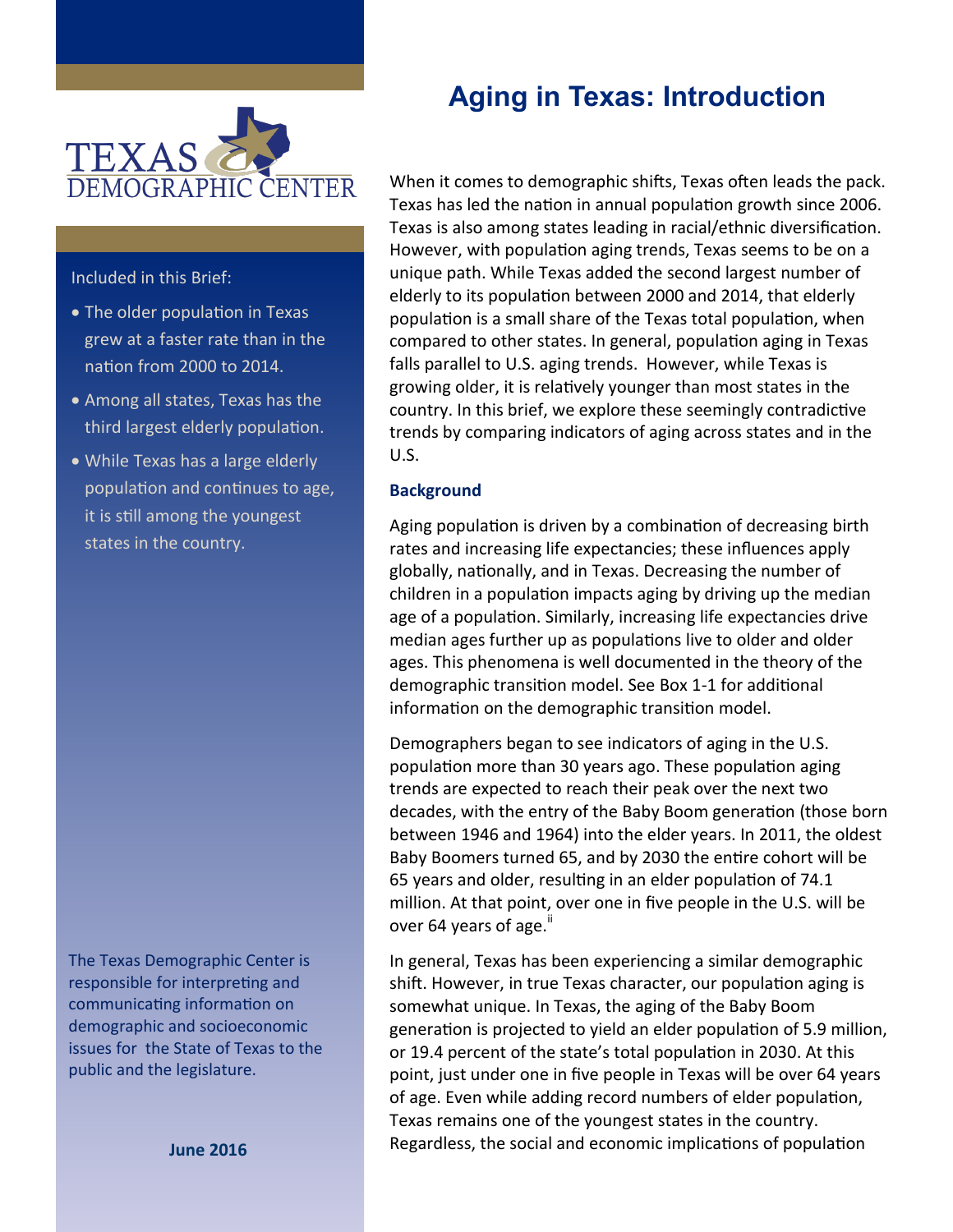#### **Aging and the Demographic Transition Model<sup>i</sup>**

Utilizing two demographic characteristics – the birth rate and death rate – the Demographic Transition model describes a population's growth through stages as the population develops economically. Each stage is characterized by a specific relationship between the birth and death rates.

Stage 1. High birth rate, high death rate. Characterizes most of the world prior to the Industrial Revolution. Populations are fairly constant but are greatly impacted by events such as war and pandemics.

Stage 2. High birth rate, declining death rate. Characterizes many of the least developed countries today. Modern medicine lowers death rates, among children then among the elderly, while birth rates remain high, resulting in rapid population growth.

Stage 3. Declining birth rate, declining death rate. Characterizes most developing countries today. Birth rates decline as economies improve and women gain access to education and contraception. Population growth continues due to demographic momentum but at slower rates.

Stage 4. Low birth rate, low death rate. Population growth stabilizes. Countries in this stage typically have stronger economies, higher educational attainment, robust labor force participation, and fertility rates of around 2 children per woman. Characteristic of most developed countries today. The current demographic transition stage for the U.S.

Stage 5. Lower birth rate, higher death rate. Fertility rates drop below 2 children per woman, and the elderly population surpasses the younger population, resulting in population decline. Some countries thought to be on the verge of entering Stage 5 include, Japan, Greece, and Germany.

A shortcoming of this Model is that it does not account for political or social influences, namely migration, which can have a significant impact on population characteristics.

**Box 1-1.** Aging and the Demographic Transition Model

aging, whether at the national or state level, will be of great importance to policy makers, the economy, and communities as a whole.

This brief is the first of a series entitled Aging in Texas. In this brief, we examine four key indicators of population aging: 1) share of the population aged 65 years and older, 2) median age, 3) rate of growth of the older population, and 4) the elder-child ratio. We use these indicators to compare aging in Texas to that of the U.S. and other states and to explore how Texas remains among the youngest states in the country.

#### **About the Data**

All references to the older or elder population apply to those aged 65 years and older. The data included in this report are drawn primarily from four sources: the 2000<sup>iii</sup> and 2010 U.S. decennial

censuses,<sup>iv</sup> the 2014 U.S. Census Bureau population estimates, and the 2014 Vintage Texas Demographic Center (TDC) population projections using the 2000-2010 migration scenario. Vi Please refer to the following link for additional details on the TDC projections methodology. [http://](http://demographics.texas.gov/Data/TPEPP/Projections/Methodology.pdf) [demographics.texas.gov/Data/TPEPP/Projections/](http://demographics.texas.gov/Data/TPEPP/Projections/Methodology.pdf) [Methodology.pdf](http://demographics.texas.gov/Data/TPEPP/Projections/Methodology.pdf)

## **Numerical Growth and Share of the U.S. Older Population**

## **The older population is growing faster in Texas than in the nation.**

The older population in the U.S. has grown by 32.2 percent (11.3 million), from nearly 35.0 million in 2000 to 46.2 million in 2014. Texas has the third largest elderly population and share of the total U.S. elderly population. The older population in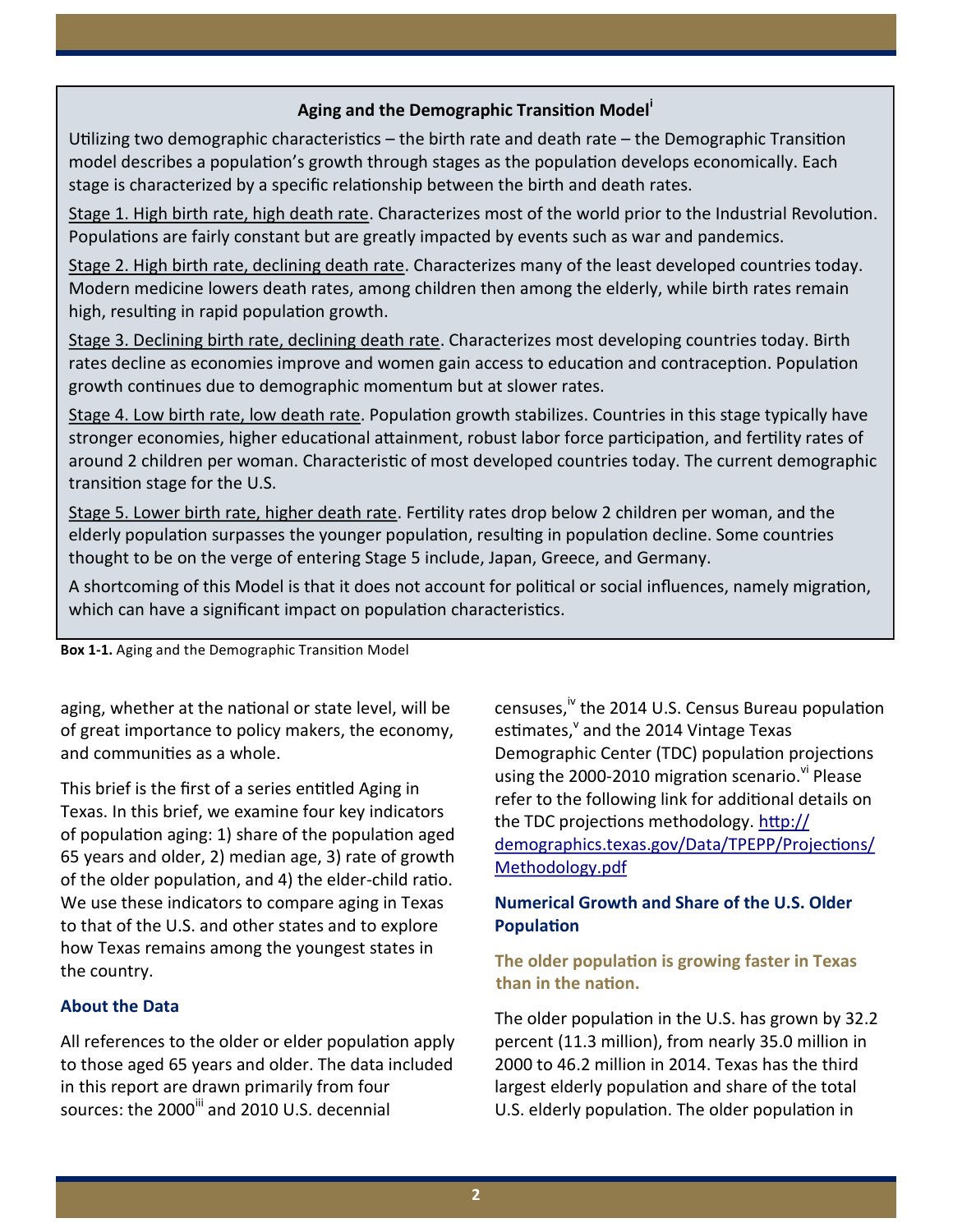Texas grew at a rate even faster than the nation's. The Texas older population grew by 49.5 percent (over 1.0 million), from nearly 2.1 million in 2000 to nearly 3.1 million in 2014. Between 2000 and 2014, only California added more elder population than Texas, and only California and Florida have larger older populations than Texas. As illustrated in Table 1, the older population in California was estimated at nearly 5.0 million, and Florida had an older population of nearly 3.8 million in 2014.

Texas also increased its share of the U.S. older population between 2000 and 2014. During this time, the Texas share of the U.S. older population increased from 5.9 to 6.7 percent. Again, only California and Florida had greater shares of the elderly population when compared to Texas. California and Florida respectively had 10.8 percent and 8.2 percent of the total U.S. older population in 2014. See Table 1 for rankings of the top 10 states with the largest older populations and their increase in the number and share of the U.S. older population between 2000 and 2014.

#### **Proportion Growth among the Older Population**

**Its share of older population makes the U.S. an old population, whereas Texas is one of the youngest states.**

One key indicator of population aging is an increase in the proportion of a population within older age groups. In the study of demography, populations with 10.0 percent or more people 65 years old and over are considered "old."<sup>vii</sup> By these standards, the U.S. has been considered an aging population for decades. The country's older population has made up at least 10.0 percent of the population since before 1980. The country's share of those 65 years and older increased from 12.4 percent to 14.5 percent between 2000 and 2014.

Using this same definition, only Utah and Alaska are considered young states in 2014. These two states have older populations that are less than 10.0 percent of their total state populations. Florida has the greatest percentage of population 65 years and older. The older population in Florida increased from 17.6 percent to 19.1 percent between 2000 and 2014. Other states with large shares of elderly populations include Maine, West Virginia, and

|                | 2000         |              |                      |                                                 |              | 2010                                                                                                                |                      |                                                 |              | 2014         |                      |                                                 |  |  |
|----------------|--------------|--------------|----------------------|-------------------------------------------------|--------------|---------------------------------------------------------------------------------------------------------------------|----------------------|-------------------------------------------------|--------------|--------------|----------------------|-------------------------------------------------|--|--|
| Rank           | <b>State</b> | <b>Total</b> | Aged 65 and<br>Older | % of those<br>Aged 65<br>and Older<br>in the US | <b>State</b> | <b>Total</b>                                                                                                        | Aged 65 and<br>Older | % of those<br>Aged 65<br>and Older<br>in the US | <b>State</b> | <b>Total</b> | Aged 65 and<br>Older | % of those<br>Aged 65<br>and Older<br>in the US |  |  |
| 1              | CA           | 33,871,648   | 3,595,658            | 10.3%                                           | CA           | 37,253,956                                                                                                          | 4,246,514            | 10.5%                                           | CA           | 38,802,500   | 4,993,047            | 10.8%                                           |  |  |
| $\overline{2}$ | FL.          | 15,982,378   | 2,807,597            | 8.0%                                            | FL.          | 18,801,310                                                                                                          | 3,259,602            | 8.1%                                            | FL.          | 19,893,297   | 3,791,544            | 8.2%                                            |  |  |
| 3              | <b>NY</b>    | 18,976,457   | 2,448,352            | 7.0%                                            | <b>NY</b>    | 19,378,102                                                                                                          | 2,617,943            | 6.5%                                            | <b>TX</b>    | 26,956,958   | 3,099,081            | 6.7%                                            |  |  |
| $\overline{4}$ | <b>TX</b>    | 20,851,820   | 2,072,532            | 5.9%                                            | <b>TX</b>    | 25,145,561                                                                                                          | 2,601,886            | 6.5%                                            | <b>NY</b>    | 19,746,227   | 2,898,094            | 6.3%                                            |  |  |
| 5              | PA           | 12,281,054   | 1,919,165            | 5.5%                                            | PA           | 12,702,379                                                                                                          | 1,959,307            | 4.9%                                            | PA           | 12,787,209   | 2,134,521            | 4.6%                                            |  |  |
| 6              | OH           | 11,353,140   | 1,507,757            | 4.3%                                            | OH           | 11,536,504                                                                                                          | 1,622,015            | 4.0%                                            | OH           | 11,594,163   | 1,799,169            | 3.9%                                            |  |  |
| 7              | IL.          | 12,419,293   | 1,500,025            | 4.3%                                            | IL           | 12,830,632                                                                                                          | 1,609,213            | 4.0%                                            | IL.          | 12,880,580   | 1,788,533            | 3.9%                                            |  |  |
| 8              | MI           | 9,938,444    | 1,219,018            | 3.5%                                            | MI           | 9,883,640                                                                                                           | 1,361,530            | 3.4%                                            | MI           | 9,909,877    | 1,530,052            | 3.3%                                            |  |  |
| 9              | <b>NJ</b>    | 8,414,350    | 1,113,136            | 3.2%                                            | <b>NC</b>    | 9,535,483                                                                                                           | 1,234,079            | 3.1%                                            | <b>NC</b>    | 9,943,964    | 1,463,362            | 3.2%                                            |  |  |
| 10             | <b>NC</b>    | 8,049,313    | 969,048              | 2.8%                                            | <b>NJ</b>    | 8,791,894                                                                                                           | 1,185,993            | 2.9%                                            | <b>NJ</b>    | 8,938,175    | 1,313,503            | 2.8%                                            |  |  |
|                | US           | 281,421,906  | 34,991,753           | 100.0%                                          | US           | 308,745,538                                                                                                         | 40,267,984           | 100.0%                                          | US           | 318,857,056  | 46,243,211           | 100.0%                                          |  |  |
|                |              |              |                      |                                                 |              | Source: U.S. Census Bureau, 2000 and 2010 Decennial Censuses, U.S. Census Bureau, 2014 Population Estimate by State |                      |                                                 |              |              |                      |                                                 |  |  |

**Table 1.** States with the Greatest Number of Population Aged 65 Years and Older, 2000, 2010, 2014.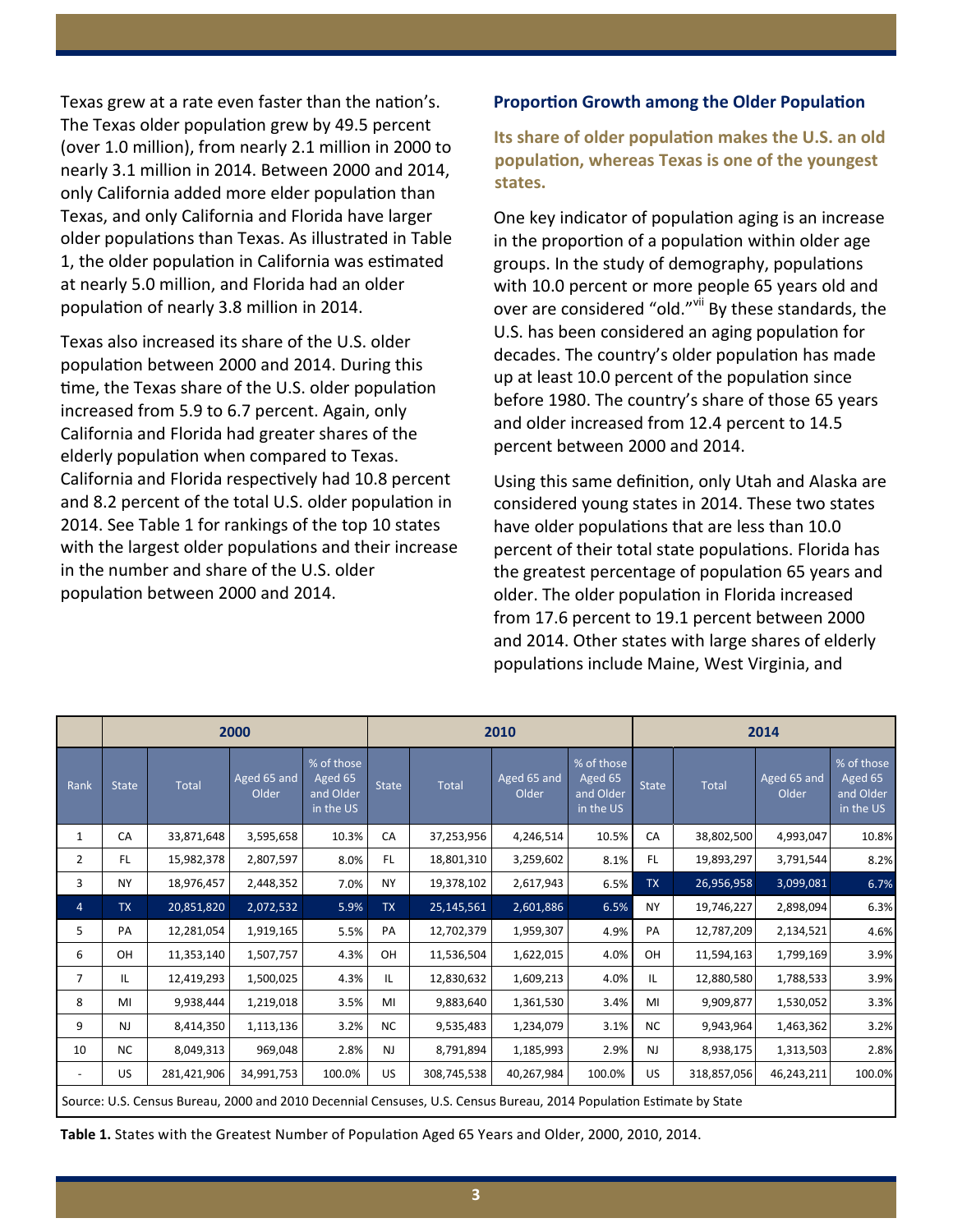Vermont. Even though Texas has a large number of older residents, these residents comprise 11.5 percent of the state's population. Consequently, compared to Texas, only Utah (with 10.0 percent) and Alaska (with 9.4 percent) have smaller proportions of their populations that are 65 years and older. See Table 2 for rankings of the states with the highest and lowest percent of their state populations who are over age 64.

# **Texas is one of the youngest states, but it's getting older.**

Figure 1 shows the number and share of Texas's older population between 1950 and 2050. This chart reveals Texas reached the 10 percent "old population" benchmark in 1990, when the older population made up 10.1 percent of the total state population. In 2000, the Texas older population fell

|                |              |                                                                                                                     | 2000                 |                      | 2010         |              |                      |                      | 2014         |             |                      |               |
|----------------|--------------|---------------------------------------------------------------------------------------------------------------------|----------------------|----------------------|--------------|--------------|----------------------|----------------------|--------------|-------------|----------------------|---------------|
| Rank           | <b>State</b> | Total                                                                                                               | Aged 65 and<br>Older | % of<br><b>Total</b> | <b>State</b> | <b>Total</b> | Aged 65 and<br>Older | % of<br><b>Total</b> | <b>State</b> | Total       | Aged 65 and<br>Older | % of<br>Total |
| 1              | FL.          | 15,982,378                                                                                                          | 2,807,597            | 17.6%                | FL.          | 18,801,310   | 3,259,602            | 17.3%                | FL.          | 19,893,297  | 3,791,544            | 19.1%         |
| $\overline{2}$ | PA           | 12,281,054                                                                                                          | 1,919,165            | 15.6%                | <b>WV</b>    | 1,852,994    | 297,404              | 16.0%                | ME           | 1,330,089   | 243,507              | 18.3%         |
| 3              | <b>WV</b>    | 1,808,344                                                                                                           | 276,895              | 15.3%                | ME           | 1,328,361    | 211,080              | 15.9%                | <b>WV</b>    | 1,850,326   | 328,612              | 17.8%         |
| 4              | IA           | 2,926,324                                                                                                           | 436,213              | 14.9%                | PA           | 12,702,379   | 1,959,307            | 15.4%                | VT           | 626,562     | 106,199              | 16.9%         |
| 5              | ND.          | 642,200                                                                                                             | 94,478               | 14.7%                | IA           | 3,046,355    | 452,888              | 14.9%                | MT           | 1,023,579   | 171,155              | 16.7%         |
| 46             | <b>TX</b>    | 20,851,820                                                                                                          | 2,072,532            | 9.9%                 | CO.          | 5,029,196    | 549,625              | 10.9%                | CO           | 5,355,866   | 680,015              | 12.7%         |
| 47             | CO           | 4,301,261                                                                                                           | 416,073              | 9.7%                 | GA           | 9,687,653    | 1,032,035            | 10.7%                | GA           | 10,097,343  | 1,251,538            | 12.4%         |
| 48             | GA           | 8,186,453                                                                                                           | 785,275              | 9.6%                 | <b>TX</b>    | 25,145,561   | 2,601,886            | 10.3%                | <b>TX</b>    | 26,956,958  | 3,099,081            | 11.5%         |
| 49             | UT           | 2,233,169                                                                                                           | 190,222              | 8.5%                 | UT           | 2,763,885    | 249,462              | 9.0%                 | UT           | 2,942,902   | 295,260              | 10.0%         |
| 50             | AK           | 626,932                                                                                                             | 35,699               | 5.7%                 | AK           | 710,231      | 54,938               | 7.7%                 | AK           | 736,732     | 69,413               | 9.4%          |
|                | US           | 281,421,906                                                                                                         | 34,991,753           | 12.4%                | US           | 308,745,538  | 40,267,984           | 13.0%                | US           | 318,857,056 | 46,243,211           | 14.5%         |
|                |              | Source: U.S. Census Bureau, 2000 and 2010 Decennial Censuses, U.S. Census Bureau, 2014 Population Estimate by State |                      |                      |              |              |                      |                      |              |             |                      |               |

**Table 2.** States with the Highest and Lowest Percent of Population Aged 65 Years and Older, 2000, 2010, 2014.



**Figure 1.** Population 65 Years and Older by Size and Percent of Total Population, Texas, 1950—2050. Source: U.S. Census Bureau, State Population Estimates, 2014, U.S. Census Bureau, 1950-2010 Decennial Censuses,

Texas Demographic Center, 2014 Population Projections, 1.0 Migration Scenario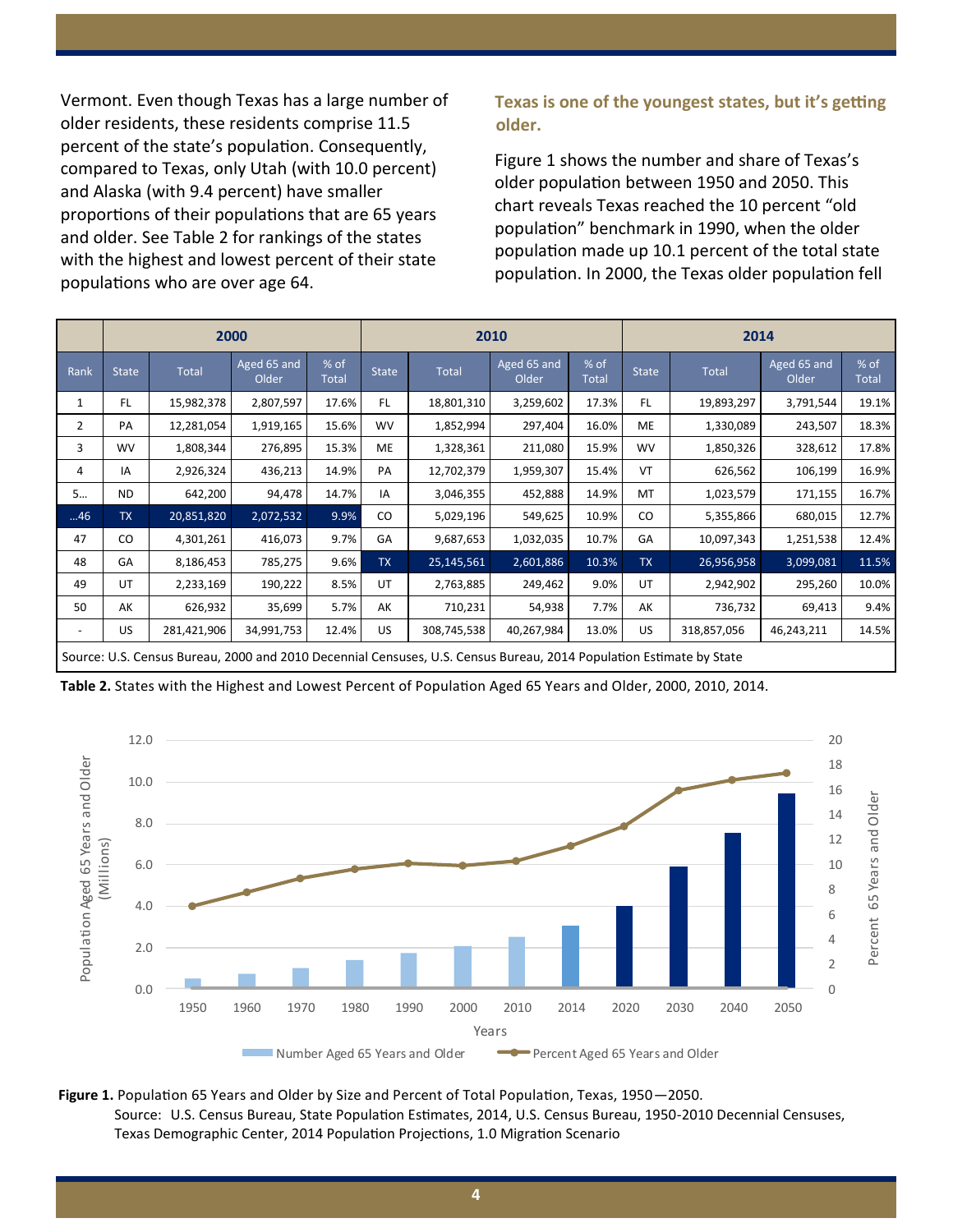slightly below 10.0 percent to 9.9 percent but has steadily increased since then. In 2000, Texans 65 years and older made up 10.3 percent of the state population. By 2014 Texas's older population increased its share to 11.5 percent of the total state population. Despite this increase, Texas still ranks among the youngest states based on this measure.

The Texas Demographic Center (TDC) projections suggest the older population in Texas will continue to increase its share of the state population. These projections, employing the 1.0 migration scenario, indicate the older population's share will rise to nearly 16.0 percent in 2030, when the entire Baby Boom generation will have aged to 65 years and over, and further increase to 17.4 percent at the end of the projections horizon in 2050.

#### **Median Age**

## **The U.S. is an old population by median age, but Texas is one of the youngest states.**

Populations can also be described as "young" or "old" based on their median age. Median age is the age at which half of the population is older and half is younger. Demographers often classify a population as young if its median age is under 20 years, old if its median age is 30 and over, and

intermediate if it falls between 20 and 30 years. Increases in the median age determine whether or not a population is aging.

The U.S. was determined to be an old population by median age decades ago. The U.S. median age reached 30.2 years in 1950. The high fertility years of the Baby Boom brought the median age back below 30 during the 1960s, but it began rising during the 1970s, reaching 30.0 in 1980. In 2014, the median age in the U.S. was 37.6 years.

Between 2000 and 2014, most states saw an increase of at least 2.5 years in their median age. In terms of median age, Maine is the oldest state in the nation, and it is also aging. Maine experienced the greatest increase in their median age, rising from 38.6 in 2000 to 44.2 years in 2014.

According to median age, Texas once again ranks among the youngest states. In 2000, the median age in Texas was 32.2 years. Only Utah, at 27.1 years, had a lower median age than Texas. By 2014, the median age in Texas had risen to 34.2 years, and two states now have lower median ages than Texas – Alaska at 33.3 years and Utah at 30.5 years. In 2014, all U.S. states now have old populations. See Table 3 for state rankings by median age for 2000, 2010, and 2014.

|                          | 2000                 |                   |                              | 2010                                                                                                                |            | 2014                     |                      |                   |  |
|--------------------------|----------------------|-------------------|------------------------------|---------------------------------------------------------------------------------------------------------------------|------------|--------------------------|----------------------|-------------------|--|
| Rank                     | <b>State</b>         | <b>Median Age</b> | Rank                         | <b>State</b>                                                                                                        | Median Age | Rank                     | <b>State</b>         | <b>Median Age</b> |  |
| 1                        | West Virginia        | 38.9              | 1                            | Maine                                                                                                               | 42.7       |                          | Maine                | 44.2              |  |
| $\overline{2}$           | Florida              | 38.7              | $\overline{2}$               | Vermont                                                                                                             | 41.5       | $\overline{2}$           | New Hampshire        | 42.6              |  |
| 3                        | Maine                | 38.6              | 3                            | West Virginia                                                                                                       | 41.3       | 3                        | Vermont              | 42.6              |  |
| 4                        | Pennsylvania         | 38.0              | 4                            | New Hampshire                                                                                                       | 41.1       | 4                        | West Virginia        | 42.0              |  |
| 5                        | Vermont              | 37.7              | 5                            | Florida                                                                                                             | 40.7       | 5                        | Florida              | 41.8              |  |
| 46                       | California           | 33.3              | 46                           | California                                                                                                          | 35.2       | 46                       | Idaho                | 35.7              |  |
| 47                       | Idaho                | 33.2              | 47                           | Idaho                                                                                                               | 34.6       | 47                       | North Dakota         | 34.9              |  |
| 48                       | Alaska               | 32.4              | 48                           | Alaska                                                                                                              | 33.8       | 48                       | <b>Texas</b>         | 34.2              |  |
| 49                       | <b>Texas</b>         | 32.3              | 49                           | <b>Texas</b>                                                                                                        | 33.6       | 49                       | Alaska               | 33.3              |  |
| 50                       | Utah                 | 27.1              | 50                           | Utah                                                                                                                | 29.2       | 50                       | Utah                 | 30.5              |  |
| $\overline{\phantom{a}}$ | <b>United States</b> | 35.3              | $\qquad \qquad \blacksquare$ | <b>United States</b>                                                                                                | 37.2       | $\overline{\phantom{a}}$ | <b>United States</b> | 37.7              |  |
|                          |                      |                   |                              | Source: U.S. Census Bureau, 2000 and 2010 Decennial Censuses, U.S. Census Bureau, 2014 Population Estimate by State |            |                          |                      |                   |  |

**Table 3.** States with the Highest and Lowest Rankings of Median Age, 2000, 2010, 2014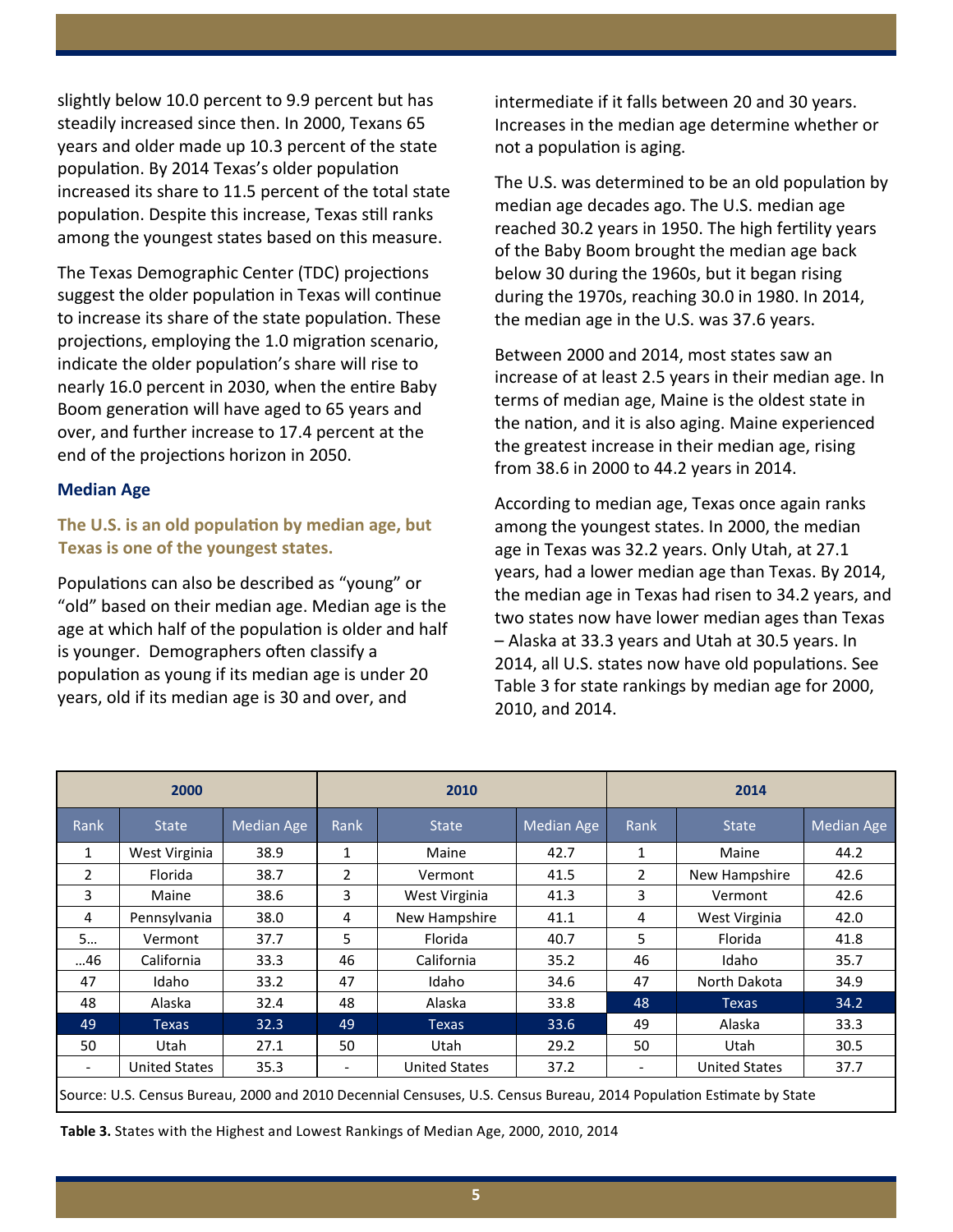#### **The Younging Effect of the Energy Boom**

In spite of the national aging trend, one state became "younger" between 2000 and 2014. North Dakota's median age dropped from 36.2 years to 34.9 years from 2000 to 2014. A similar trend was seen for a number of Texas counties. Driving the younging of these two regions of the country is the recent discovery of shale gas reserves, specifically the Parshall oil field in North Dakota and the Cline Shale and Eagle Ford Shale in Texas. Indeed, West Texas counties with oil and gas extraction booms experienced an average drop in the median age of 2.3 years.

The Texas Panhandle was another area in Texas to buck the aging trend. Texas Counties in this area experienced an average drop of 3.3 years in their median ages. This area of Texas has experienced high inmigration of predominately Hispanic workers seeking employment in meat and poultry packing plants in the region. Migrants, especially Hispanics, tend to be of a younger age structure, leading to shifts in the age distribution of the local populations. Therefore, we see that economic development, such as new oil and gas extraction facilities or animal production plants, is associated with the younging of these areas. However, it is the younger age structure of the migrants seeking employment in these industries that is driving the shift in age structure of the local populations.

If migrants settle permanently and raise families in these areas, we may see a continued younging effect resulting from the increased births rates. However, the younging effect can be fleeting if migrants leave after the boom.

More can be found on the demographic impact of migrants in [White et al. \(2015\).](http://osd.texas.gov/Resources/Publications/2015/2015-03-04_Intro_to_Mig.pdf)<sup>viii</sup>

**Box 1-2.** The Younging Effect of the Energy Boom

#### **Rate of Growth among the Older Population**

Another indicator of the aging of a population is the rate of growth of the older population, especially when compared to the younger population. In Texas, the older population is outpacing the growth of the state overall as well as that of younger population segments. Additionally, the oldest of the old are also growing at a faster rate than the youngest of the older population.

# **Texas's older population is growing faster than the state as a whole.**

The state's high growth rate is driving the increasing number and share of the older population in Texas. No state added more people than Texas between 2000 and 2014. Additionally, Texas had the fourth fastest growth rate in the nation during this same time. That said, the Texas older population grew at an even faster pace than the state population. Between 2000 and 2014, Texas added over 6.1 million people and grew at a rate of 29.3 percent. Over 1.0 million of the people added were older Texans, producing a 49.5 percent growth rate for this group. This significant increase in such a short time is largely driven by the aging of the Baby Boom generation. In 2011, the oldest Baby Boomers turned 65; 103,776 seniors were added to the population in that year alone. Another 140,081 were added in 2012, 127,305 in 2013, and 126,033 in 2014. The growth seen in the last year equates to over 345 new seniors added to the older population each day between 2013 and 2014. The state is said to add about 1,000 people a day to the population. By this estimation, 1 in 3 individuals added each day is 65 years and older.

## **In the U.S. and in Texas, the older population is growing faster than the younger population.**

Between 2000 and 2014, the older population grew faster than younger age groups. Since 2000, the older population in the U.S. increased by 11.3 million, or 32.2 percent, while those under 65 increased by 10.6 percent during this same period.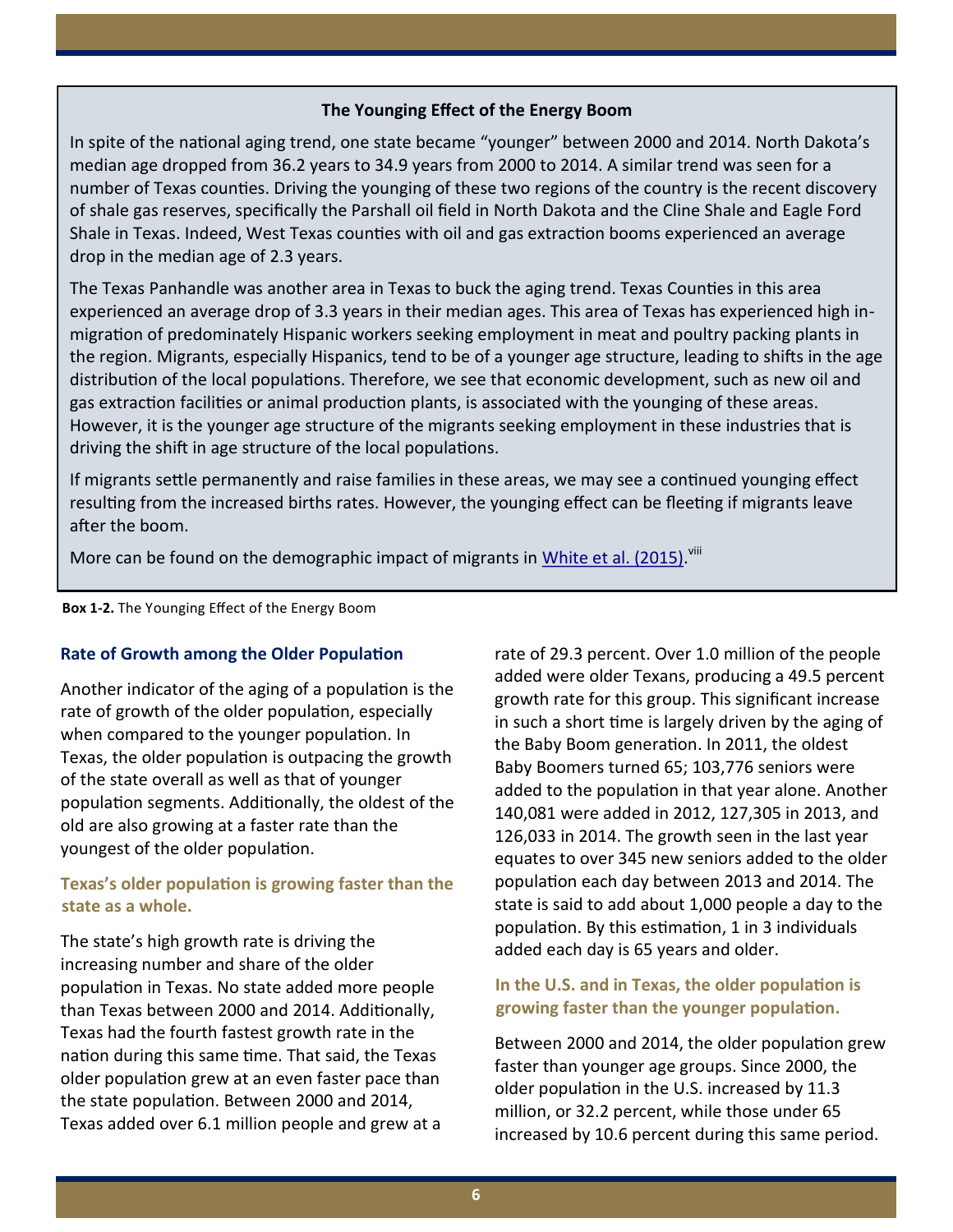|                  | 2000                                                                                                      |         | 2010       |         | 2014       |         | 2000-2014          |                   |  |
|------------------|-----------------------------------------------------------------------------------------------------------|---------|------------|---------|------------|---------|--------------------|-------------------|--|
| <b>Age Group</b> | Population                                                                                                | Percent |            | Percent | Estimate   | Percent | Absolute<br>Change | Percent<br>Change |  |
| Under 18         | 5,886,759                                                                                                 | 28.2    | 6,865,824  | 27.3    | 7,115,614  | 26.4    | 1,228,855          | 20.9              |  |
| 18 to 64         | 12,892,529                                                                                                | 61.8    | 15,677,851 | 62.3    | 16,742,263 | 62.1    | 3,849,734          | 29.9              |  |
| 65 and Older     | 2,072,532                                                                                                 | 9.9     | 2,601,886  | 10.3    | 3,099,081  | 11.5    | 1,026,549          | 49.5              |  |
| Total            | 20,851,820                                                                                                | 100.0   | 25,145,561 | 100.0   | 26,956,958 | 100.0   | 6,105,138          | 29.3              |  |
|                  | Source: U.S. Census Bureau, 2000 and 2010 Censuses, U.S. Census Bureau, 2014 Population Estimate by State |         |            |         |            |         |                    |                   |  |

**Table 4.** Texas Population by Age Group, 2000 to 2014

In Texas, the older population is growing at an even faster rate. As can be seen in Table 4, between 2000 and 2014, older Texans increased by over 1.0 million, or 49.5 percent. While the younger population, those under 65, added more people (5.1 million) during this time, they grew at the slower rate of 27.0 percent.

Texas Demographic Center (TDC) population projections show a continuation of these trends. The total state population is projected to more than double in size between 2010 and 2050 (see Table 5). The total Texas population is projected to grow from 25.1 million to nearly 54.4 million, or by 116.2 percent. These projections indicate the older population will more than double in size between 2010 and 2030 to nearly 6.0 million. By 2050, nearly 3.5 million more are projected to be added to the Texas elder population, leading to a 262.9 percent growth rate between 2010 and 2050.

TDC projections also suggest a strong positive association between age and rate of growth. In

other words, the older the age group, the faster their growth throughout the projection horizon. No other age group is projected to grow as fast as those 65 and older. Throughout the projections horizon, the older population is projected to grow by 262.9 percent, peaking as the bulk of the Baby Boomers age into the elder population in 2030 and leveling off as they age into higher mortality years. The young adult and middle-aged populations are also projected to double in size by 2050, growing by 105.1 percent and 112.5 percent, respectively. In contrast, TDC projections indicate the youngest age group, those under 18 years of age, will not achieve this accelerated growth rate throughout the projections horizon. Rather, the youngest population segment is projected to grow from nearly 6.9 million in 2010 to 12.3 million by 2050, or a growth rate of 79.6 percent.

The fast growth of the older population is projected to increase its numbers and its share of the total state population. Figure 4 depicts the 2010 – 2050

| <b>Age Group</b>                                                                                          | 2010       | 2020       | 2030       | 2040       | 2050       | 2010-2050<br><b>Percent Change</b> |  |  |  |  |
|-----------------------------------------------------------------------------------------------------------|------------|------------|------------|------------|------------|------------------------------------|--|--|--|--|
| Under 18                                                                                                  | 6,865,824  | 7,753,883  | 8,939,615  | 10,538,300 | 12,327,957 | 79.6                               |  |  |  |  |
| 18 to 44                                                                                                  | 9,644,824  | 11,576,732 | 13,983,745 | 16,696,120 | 19,777,640 | 105.1                              |  |  |  |  |
| 45 to 64                                                                                                  | 6,033,027  | 7,197,280  | 8,302,253  | 10,138,091 | 12,820,835 | 112.5                              |  |  |  |  |
| 65 and Older                                                                                              | 2,601,886  | 4,014,083  | 5,929,471  | 7,583,385  | 9,442,865  | 262.9                              |  |  |  |  |
| Total Population                                                                                          | 25,145,561 | 30,541,978 | 37,155,084 | 44,955,896 | 54,369,297 | 116.2                              |  |  |  |  |
| Source: US Census Bureau, 2010 Census, Texas Demographic Center, 2014 Projections, 1.0 Migration Scenario |            |            |            |            |            |                                    |  |  |  |  |

**Table 5.** Population Projections by Age Group, 2010 to 2050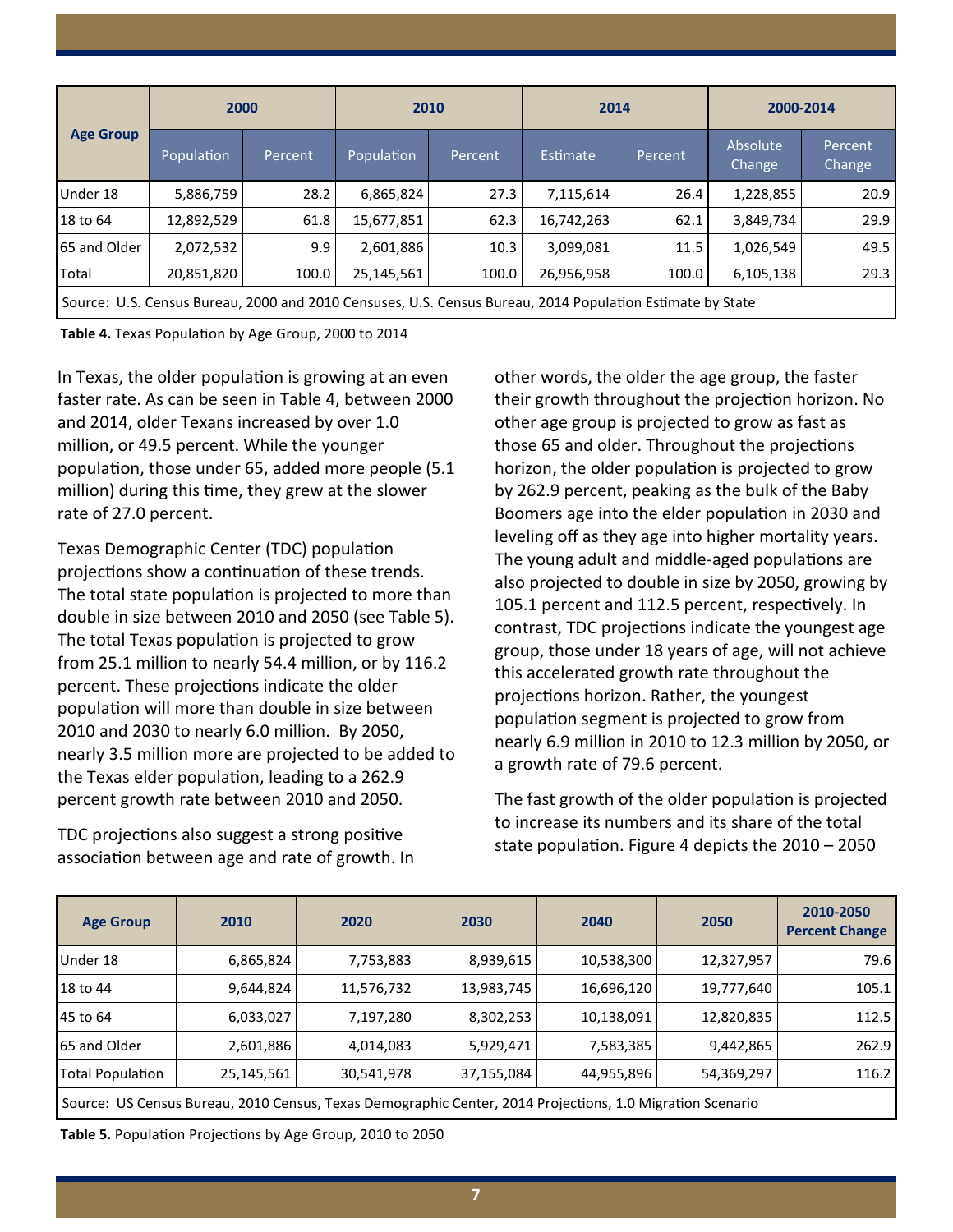



projected populations of those under 65 and those 65 and over and their share of the state population. In 2014, the older population makes up 11.5 percent of the total state population. By the end of the projections horizon, older persons are projected to make up 17.4 percent of the total population. TDC projections indicate the younger population's share of the total population will decrease from 88.5 percent to 82.6 percent between 2014 and 2050. These projections suggest a trend towards convergence of the proportions of the population made up by those 65 and over and

those younger than 65. However, it would be long after 2050 when the older population would outnumber the younger population, if ever, in Texas.

## **The oldest old population is growing faster than the youngest old population.**

Rates of growth also differ among the elder population. Specifically, the oldest old, those 85 years and over, are growing at faster rates than the total older population. This trend, where the oldest old are growing faster than the rest of the elder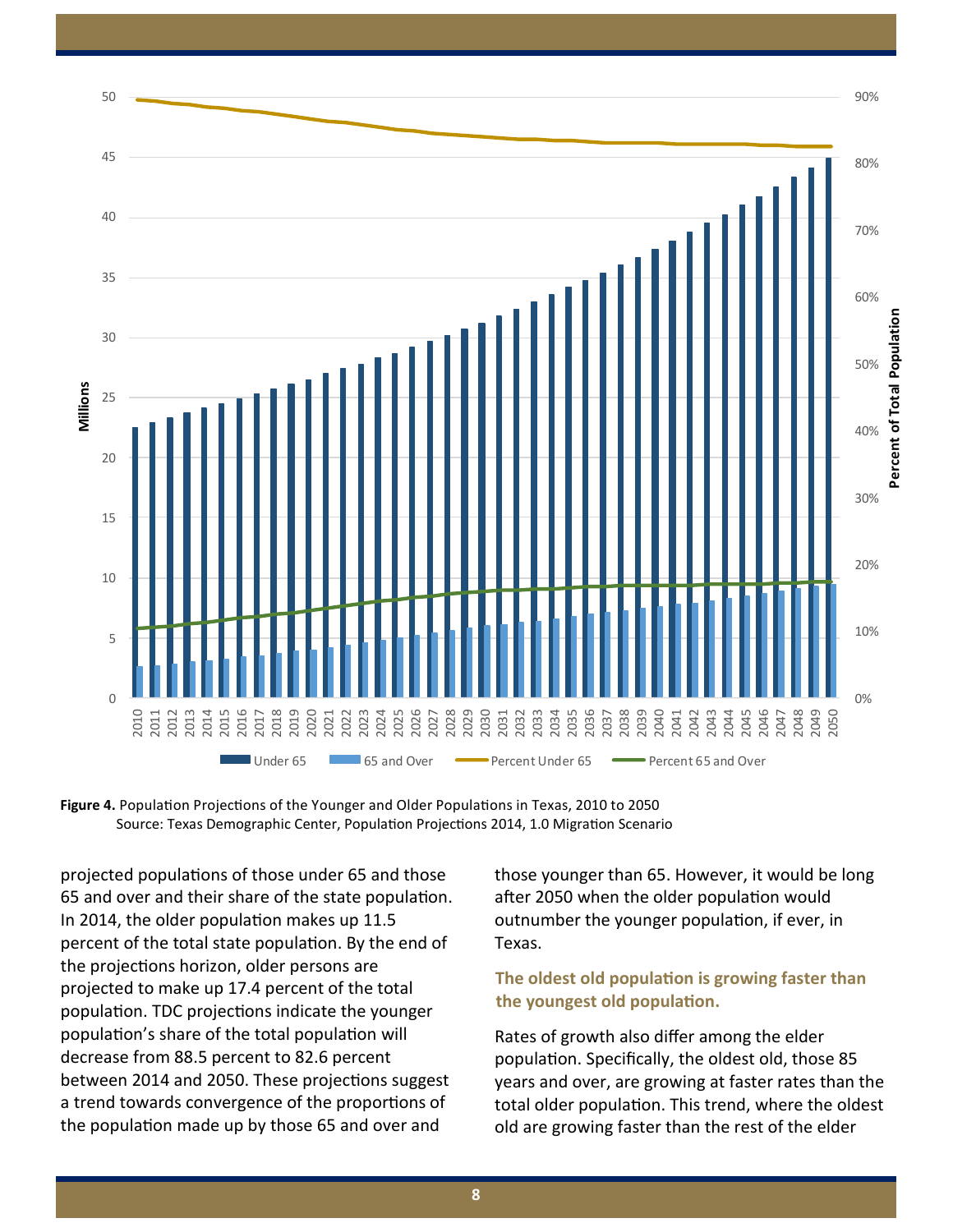| <b>Age Group</b>        | 2010       | 2020       | 2030       | 2040       | 2050       | 2010-2050<br><b>Numeric Change</b> | 2010-2050<br><b>Percent Change</b> |
|-------------------------|------------|------------|------------|------------|------------|------------------------------------|------------------------------------|
| 65 and Older            | 2,601,886  | 4,014,083  | 5,929,471  | 7,583,385  | 9,442,865  | 6,840,979                          | 262.9                              |
| 65-69                   | 853,100    | 1,375,699  | 1,779,930  | 2,019,401  | 2,519,575  | 1,666,475                          | 195.3                              |
| 70-74                   | 619,156    | 1,081,697  | 1,569,556  | 1,747,404  | 2,136,439  | 1,517,283                          | 245.1                              |
| 75-79                   | 477,245    | 714,641    | 1,181,376  | 1,568,513  | 1,830,330  | 1,353,085                          | 283.5                              |
| 80-84                   | 347,206    | 440,399    | 794,965    | 1,186,724  | 1,365,653  | 1,018,447                          | 293.3                              |
| $85+$                   | 305,179    | 401,647    | 603,644    | 1,061,343  | 1,590,868  | 1,285,689                          | 421.3                              |
| <b>Total Population</b> | 25,145,561 | 30,541,978 | 37,155,084 | 44,955,896 | 54,369,297 | 29,223736                          | 116.2                              |
|                         |            |            |            |            |            |                                    |                                    |

Source: US Census Bureau, 2010 Census, Texas State Data Center, 2014 Projections, 1.0 Migration Scenario

**Table 6.** Population Projections for Those Aged 65 Plus, 2010 to 2050

population, is indicative of deep population aging.

Between 2000 and 2014, the growth rate for those 85 plus was 51.9 percent compared to a growth rate of 49.2 percent among those 65 to 84 years of age. Table 6 illustrates the 85 plus population is projected to continue to outpace the growth of the youngest of the older population through 2050. This trend will have significant implications on a number of policy areas but especially those related to health services and the living arrangements of the elder population, as the likelihood of disability and the

need for nursing home care rises sharply after age  $85.<sup>ix</sup>$ 

## **Aging Index**

# **The U.S. is an old population by its elder-child ratio, but Texas is one of the youngest states.**

Another indicator of population aging is the aging index, or the elder-child ratio. The aging index is defined as the ratio of elders (individuals 65 years and older) to children (youths under the age of 15). Populations with aging index scores of 15 or less are

|      | 2000                                                                                                                                                      |            |                | 2010                 |            | 2014           |                      |            |  |  |  |
|------|-----------------------------------------------------------------------------------------------------------------------------------------------------------|------------|----------------|----------------------|------------|----------------|----------------------|------------|--|--|--|
| Rank | <b>State</b>                                                                                                                                              | A.I. Score | Rank           | <b>State</b>         | A.I. Score | Rank           | <b>State</b>         | A.I. Score |  |  |  |
| 1    | Florida                                                                                                                                                   | 92.52      | 1              | Florida              | 99.24      | $\mathbf{1}$   | Maine                | 115.46     |  |  |  |
| 2    | West Virginia                                                                                                                                             | 84.13      | $\overline{2}$ | Maine                | 94.80      | $\overline{2}$ | Florida              | 113.23     |  |  |  |
| 3    | Pennsylvania                                                                                                                                              | 79.32      | 3              | West Virginia        | 93.19      | 3              | Vermont              | 107.62     |  |  |  |
| 4    | Maine                                                                                                                                                     | 74.55      | 4              | Vermont              | 87.37      | 4              | West Virginia        | 104.41     |  |  |  |
| 5    | Rhode Island                                                                                                                                              | 73.56      | 5              | Pennsylvania         | 86.15      | 5              | New Hampshire        | 97.72      |  |  |  |
| 46   | Colorado                                                                                                                                                  | 45.35      | 46             | Colorado             | 53.61      | 46             | Idaho                | 64.81      |  |  |  |
| 47   | Georgia                                                                                                                                                   | 43.18      | 47             | Georgia              | 49.82      | 47             | Georgia              | 60.26      |  |  |  |
| 48   | Texas                                                                                                                                                     | 42.21      | 48             | Texas                | 45.34      | 48             | Texas                | 52.02      |  |  |  |
| 49   | Utah                                                                                                                                                      | 31.99      | 49             | Alaska               | 35.28      | 49             | Alaska               | 44.38      |  |  |  |
| 50   | Alaska                                                                                                                                                    | 22.59      | 50             | Utah                 | 33.65      | 50             | Utah                 | 38.67      |  |  |  |
|      | <b>United States</b>                                                                                                                                      | 58.07      |                | <b>United States</b> | 65.77      |                | <b>United States</b> | 75.72      |  |  |  |
|      | Source: Calculations derived by Office of the State Demographer from U.S. Census Bureau 2000 and 2010 Decennial Censuses and<br>2014 Population Estimates |            |                |                      |            |                |                      |            |  |  |  |

**Table 7.** State Rankings by Aging Index Score (A.I.), 2000, 2010, 2014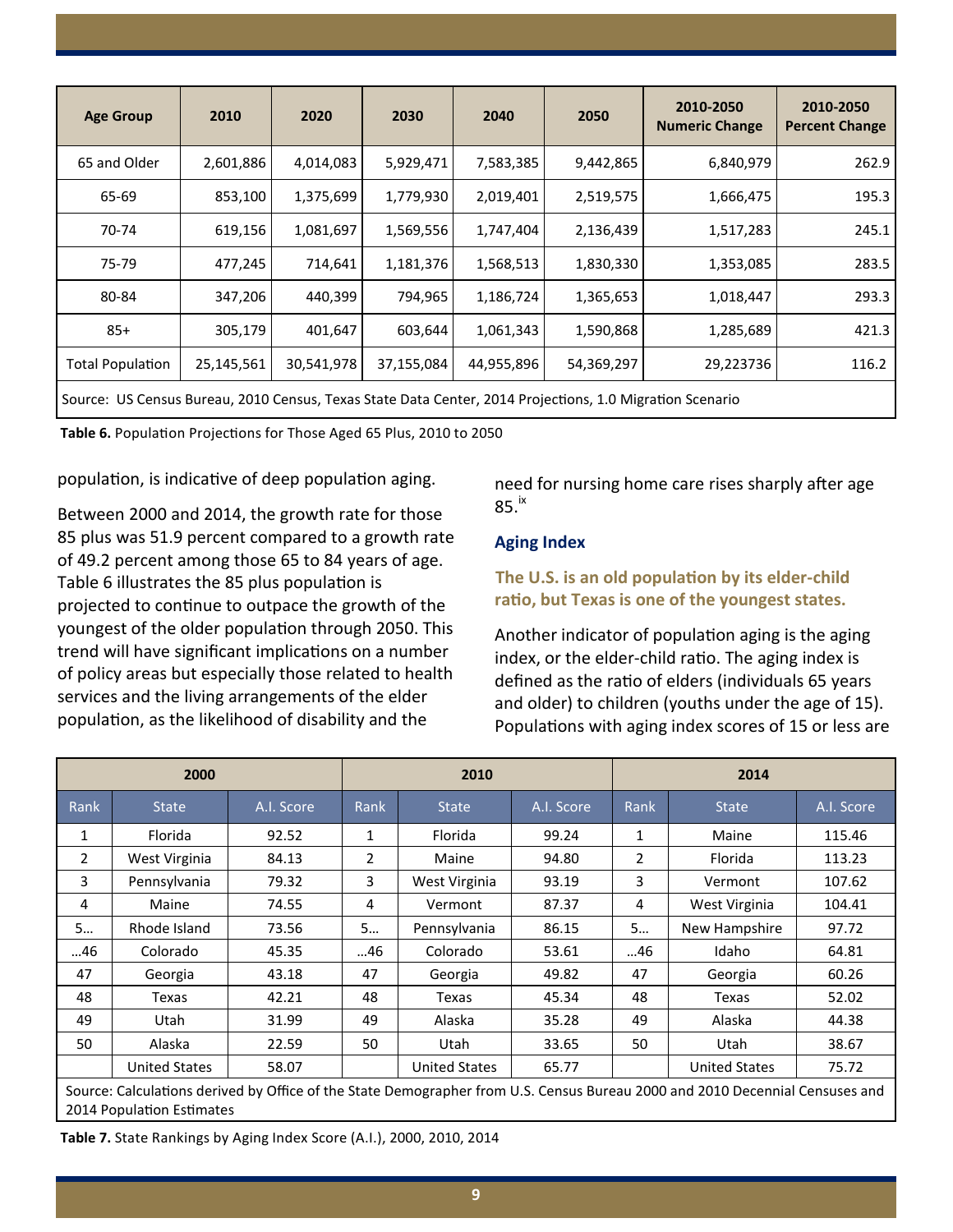described as young, whereas populations with aging index scores of 30 or greater are considered old. In 2000, all U.S. states, with the exception of Alaska, were considered old by this measure. By 2014, every state in the U.S. had an old aging index score. In some cases, states had more elders than children, yielding aging index scores exceeding 100. This was the case for Maine, Florida, Vermont, and West Virginia, the top four states with the highest aging index scores in 2014. As seen with other measures of aging, Texas once again ranks among the youngest states. As Table 7 illustrates, since 2000 Texas has been ranked the third youngest state, with aging index scores starting at 42.2 in 2000 and increasing to 52.0 in 2014. In essence, the aging index score for Texas indicates there are approximately two children for every older adult.

#### **Conclusion and Discussion**

This brief compared Texas with the U.S. and other states on four key indicators of population aging. In general, Texas is following the population aging trend seen throughout the U.S. and other states. However, despite clear indications of population aging, Texas remains one of the youngest states in the country based on a number of indicators of population aging. Although Texas added the second highest number of elder population between 2000 and 2014, Texas remains one of the youngest states as defined by median age, proportion of older population, and the aging index. The one indicator that clearly shows Texas is aging is the rate of growth of the older population in the state. Texas's older population is growing at a faster rate than the U.S. older population, and it is growing even faster than the overall state population. Among the elder population, the oldest old are growing at the fastest rate, indicative of deep population aging.

One key factor that is contributing to Texas's youth is its migrant population and booming economy. We saw a "younging" effect in a number of Texas counties with oil and gas extraction booms and animal processing plants. States with similar economic conditions also experienced this "younging" effect. Our migration series has also

highlighted the impact foreign born immigrants can have on our state's age composition.

A number of trends indicate Texas is likely to continue to age while at the same time remaining one of the youngest states in the country. Research has shown trends toward increasing numbers of relatively young migrants and their families continuing to move to the state. The migration of large numbers of young people and their children from other states will work to keep our median age lower and increase the proportion of the population under 65 years of age.<sup>x</sup> The migration of young immigrant families is one tactic that many aging countries around the world are using to curb their population aging while at the same time boosting their economies. Research also indicates increasing birth rates among certain subsets of the population.<sup>xi</sup> Again, an increasing number of children in the population would work to decrease our elder-child ratio and further reduce our state's median age. Another demographic trend occurring in Texas that could work to keep our state younger relative to other states is our increasing racial/ ethnic diversity.<sup>xii</sup> The age distribution and fertility of racial/ethnic minorities would have a similar "younging" effect on our state population. One recent trend with otherwise negative implications could also work to keep our state relatively young. That trend is an increase in death rates among middle aged white males.<sup>xiii</sup> It will be important to evaluate the implication of this trend, especially in the less diverse and more rural areas of the state.

In subsequent reports in this series, we will explore the age-sex and race/ethnicity composition of the older population, its geographic distribution, and the policy areas most likely to be impacted by shifts in the Texas elder population.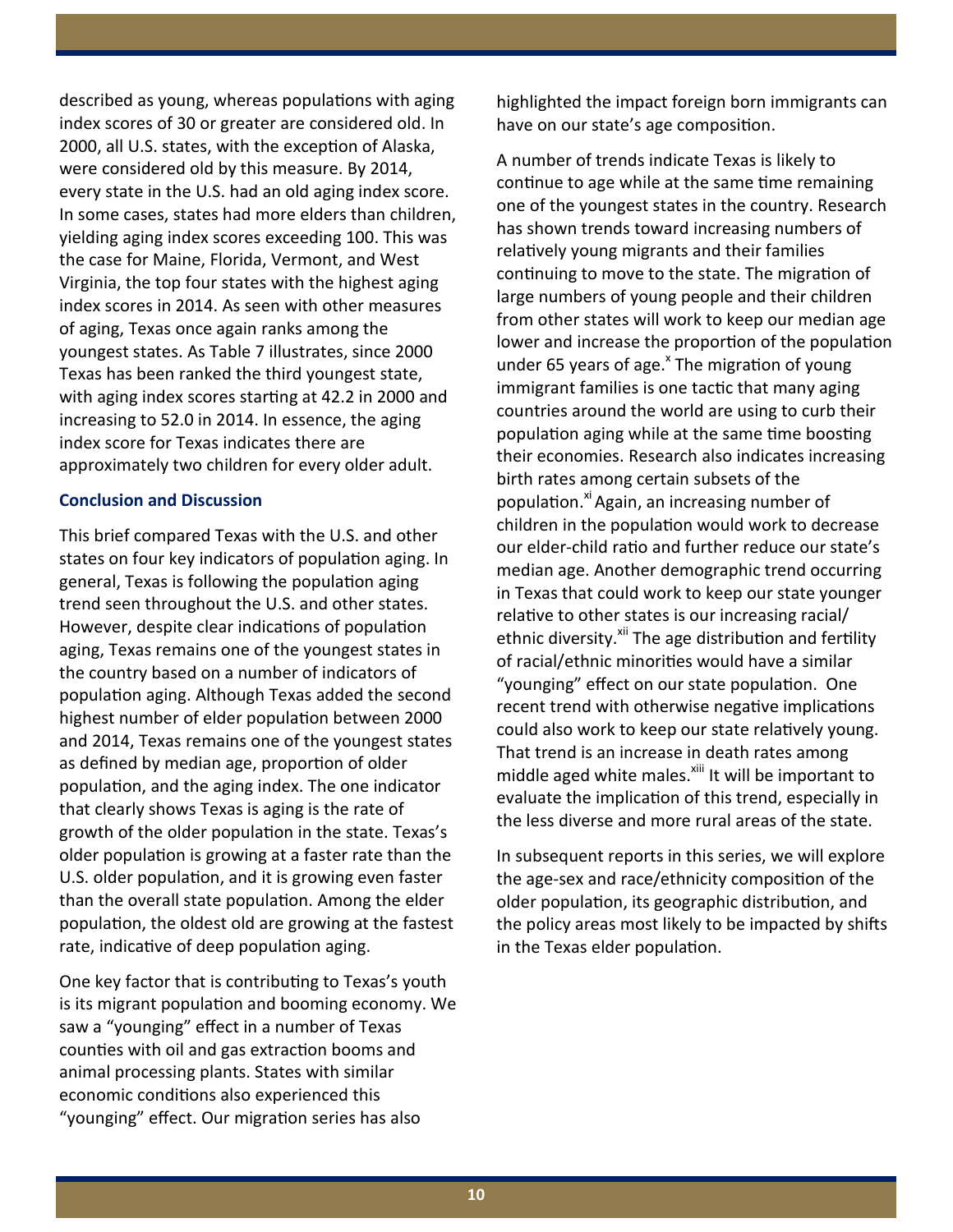<sup>i</sup>Demographic Transition Model, [https://www.un.org/esa/population/publications/bulletin42\\_43/weinbergermirkin.pdf](https://www.un.org/esa/population/publications/bulletin42_43/weinbergermirkin.pdf)

<sup>ii</sup> Vincent. G.K. and Velkoff. V.A. 2010. The next four decades, the older population in the United States: 2010 to 2050. Current Population Reports, P25-1138, U.S. Census Bureau, Washington, DC.

iii U.S. Census Bureau, Population Division. 2000. Decennial Census data, U.S. Census Bureau, Washington, DC.

<sup>iv</sup> U.S. Census Bureau, Population Division. 2010. Decennial Census data, U.S. Census Bureau, Washington, DC.

 $V$ U.S. Census Bureau, Population Division. 2015. Annual estimates of the resident population for selected age groups by sex for the United States, States, Counties, and Puerto Rico Commonwealth and Municipios: April 1, 2010 to July 1, 2014, U.S. Census Bureau, Washington, DC.

<sup>vi</sup> Texas State Data Center. 2014. Projections of the population of Texas and counties in Texas by age, sex, and race/ ethnicity for 2010-2050.<http://demographics.texas.gov/Data/TPEPP/Projections/Methodology.pdf>

vii Siegel, J.S. and Swanson, D.A. 2004. The methods and materials of demography. Second Edition. NY: Elsevier Academic Press.

<sup>viii</sup> White, S. et al. 2015. Introduction to migration in Texas. UTSA, Texas Demographic Center, San Antonio, TX. [http://](http://demographics.texas.gov/Resources/Publications/2015/2015-03-04_Intro_to_Mig.pdf) [demographics.texas.gov/Resources/Publications/2015/2015](http://demographics.texas.gov/Resources/Publications/2015/2015-03-04_Intro_to_Mig.pdf)-03-04 Intro to Mig.pdf

 $\mathrm{^{16}}$  U.S. Census Bureau. 2014. 65+ in the United States: 2010, U.S. Government Printing Office, P23-212, Washington, DC.

<sup>x</sup> White, S. et al. 2016. Introduction to Texas domestic migration. UTSA, Texas Demographic Center, San Antonio, TX. [http://demographics.texas.gov/Resources/Publications/2016/2016\\_04](http://demographics.texas.gov/Resources/Publications/2016/2016_04-13_DomesticMigration.pdf)-13\_DomesticMigration.pdf

<sup>xi</sup> Hamilton, B.E. et al. 2015. Births: Preliminary data for 2014. National vital statistics reports, vol. 64, no. 6. National Center for Health Statistics, Hyattsville, MD.

<sup>xii</sup> White, S. et al. 2015. The foreign-born population in Texas: Sources of growth. UTSA, Texas Demographic Center, San Antonio, TX. [http://demographics.texas.gov/Resources/Publications/2015/2015\\_10\\_07\\_ForeignBorn.pdf](http://demographics.texas.gov/Resources/Publications/2015/2015_10_07_ForeignBorn.pdf)

<sup>xiii</sup> Case, A. and Deaton, A. 2015. Rising morbidity and mortality in midlife among white non-Hispanic Americans in the 21<sup>st</sup> century. PNAS, 112(49), 15078-15083.